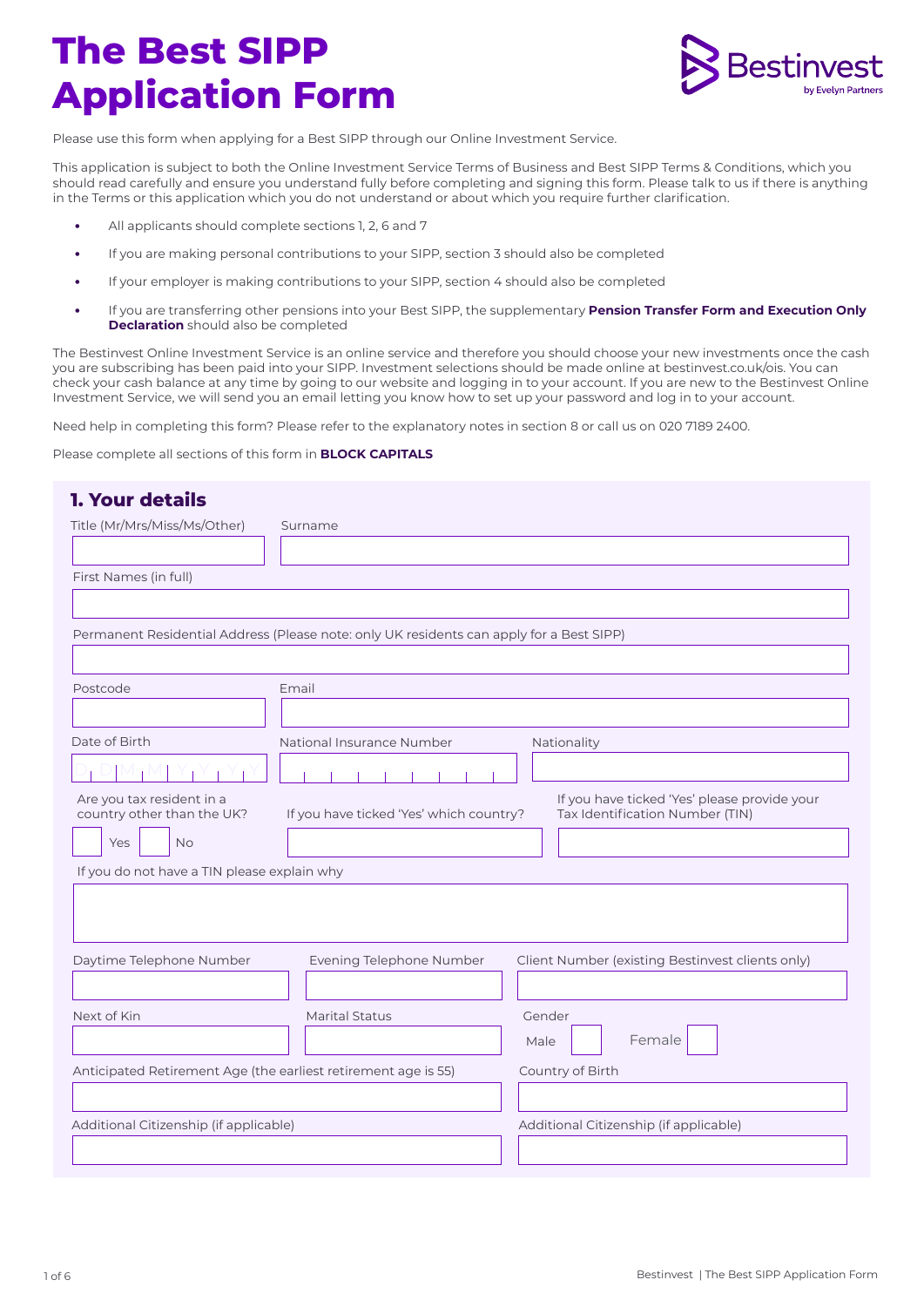

# **2. Your employment details**

**a) Please tick one box that best describes your situation:** 

| Employed                            |  |
|-------------------------------------|--|
| Self-employed*                      |  |
| Not employed                        |  |
| In full time education              |  |
| Retired                             |  |
| Caring for a person under 16        |  |
| Caring for a person aged 16 or over |  |
| Other                               |  |

#### **b) If you ticked 'Employed', please provide your employer's details below. If not, please proceed to section 3.**

| Employer's address |  |
|--------------------|--|
|                    |  |
|                    |  |
| Postcode           |  |

\*If you have ticked Self-Employed but receive payment (all be it infrequently) via your business with tax deducted under PAYE you are employed. Please note that if you intend your employer to pay contributions on your behalf you must be employed.

# **3. Your contributions** (where applicable)

### **a) Please tick the box(es) to indicate the type of payment(s) you will be making**

Lump-sum personal contribution

Regular personal contribution

Transferring-in another pension

Please complete section b) with the details of your contribution Please complete section b) with the details of your contribution

Employer's name

Please ensure you complete and return the supplementary Pension Transfer Form

### **b) Please enter how much you wish to contribute**

### **Single contribution - net amount†**

Minimum contribution is £2,880 (£3,600 gross) unless you are also transferring an existing pension to your Best SIPP or investing a regular amount.

Please make cheques payable to 'Embark Pensions Trustees Limited'.

### **Regular contribution - net amount†**

Minimum £80 (£100 gross) per month, plus additional contributions by lump-sum or transfers so that total contributions in first 12 months are at least £2,880 (£3,600 gross).

|                                                         | per month |
|---------------------------------------------------------|-----------|
| If investing regularly please set up the standing order |           |

with your bank. Payment recipient details are provided within Section 5.

† The amounts entered should be the net amounts (i.e. less basic rate tax.) For example, if you wish to contribute £3,600 (gross) you should enter £2,880 (net). We will reclaim tax relief on your personal contributions, where applicable (for further details see our SIPP Application Guide).

# **4. Your employer's contributions** (Where applicable)

### **Single contribution – gross amount**

Minimum contribution is £3,600 gross unless you are also transferring an existing pension to your Best SIPP or investing a regular amount.

| . .<br>. . |  |
|------------|--|
| ×          |  |
|            |  |

Please make cheques payable to 'Embark Pensions Trustees Limited'.

#### **Regular contributions – gross amount\*\***

Minimum £100 gross per month, plus additional contributions by lump-sum or transfers so that total contributions in first 12 months are at least £3,600 gross.

per month

If investing regularly, we will send you a Standing Order Mandate to complete once the SIPP Account has been created

\*\*Employer contributions should be paid gross, without Income Tax deducted. To satisfy the requirements of The Pensions Regulator, if there are both personal and employer contributions then your employer must complete and return a 'Record of Payments Due' form which we will send to you once your SIPP account has been opened.

£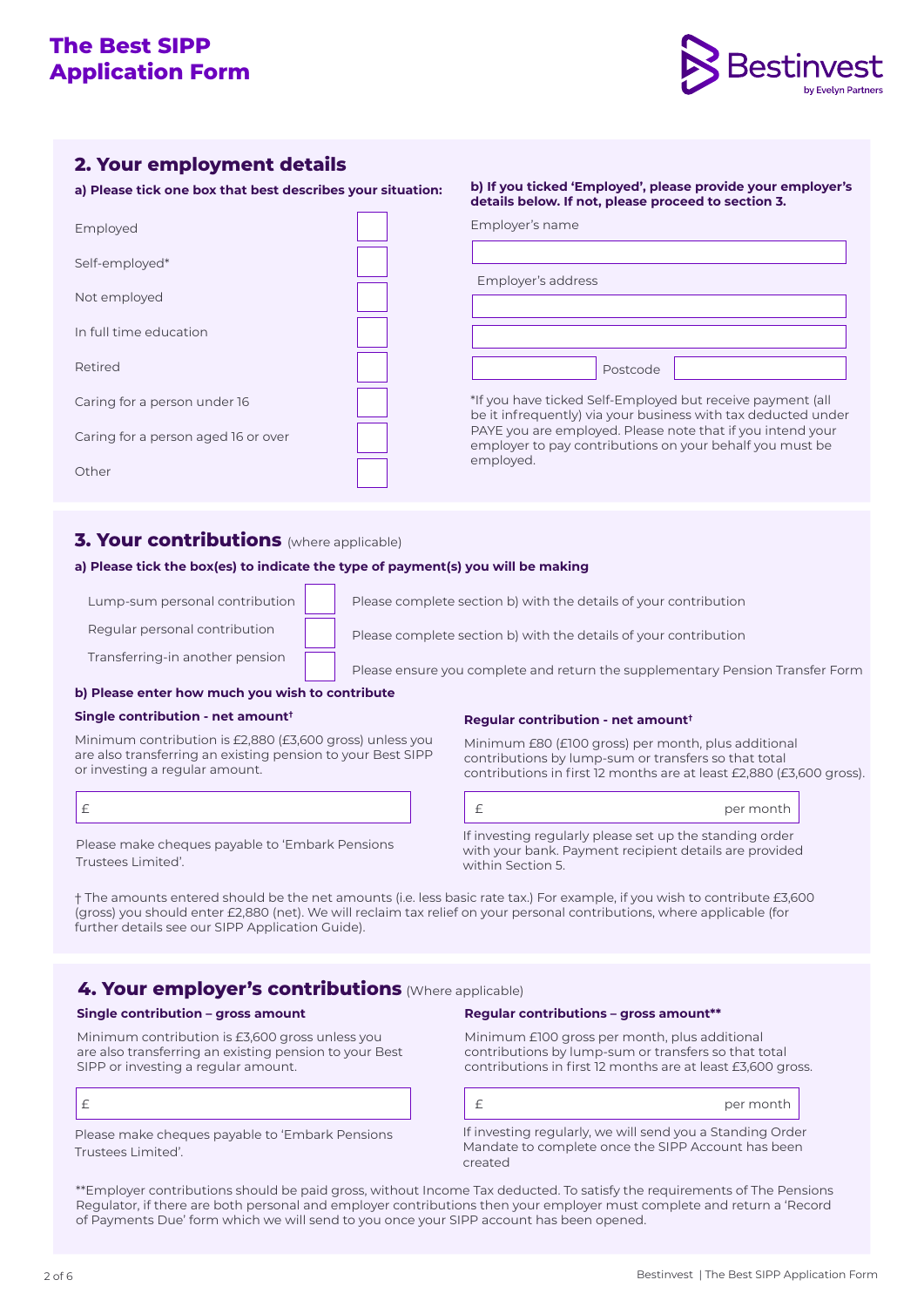

### **5. Bank details for contributions to your SIPP**

Confirmation Details of the 201 account

Account name: Embark Pensions Trustees Limited

Account number: 06980201

Sort Code: 12-21-39

Reference: BI SIPP number

# **6. Bank details**

| Name(s) of account holder(s)                             |          |
|----------------------------------------------------------|----------|
| Bank/building society account number<br>Branch sort code |          |
| Address                                                  |          |
|                                                          | Postcode |

**7. Your documentation** Only complete this section if you are new to the Bestinvest Online Investment Service

As a Bestinvest client you have a choice about how you receive your contract notes and statements.

Please indicate your choice by ticking one of the following options:

Online only (free of charge). There will be no fee for any SIPP documentation we are required to send by post

Online and by post (a charge of £37.50 plus VAT per quarter will be made, which covers all Bestinvest Online Investment Service accounts you may have).

# **8. Marketing communications**

We would like to contact you about investment guides, news, events and other ways we can help you. We usually do this by email, but may occasionally send you information through the post or by phone.

These communications are **OPTIONAL** and separate to any service based messages required under regulations relating to products or services that you may hold.

Please tick the box if you would like to stay informed by email

Please tick the box if you would also be happy to receive marketing communications by:

| Post      |  |
|-----------|--|
| Telephone |  |

. F

You can unsubscribe using the links in the messages that we send or choose what you receive from us at any time. Full details of how we use and secure your personal information is documented in our privacy noti[ce www.bestinvest.](mailto:dataprotection%40evelyn.com?subject=) [co.uk/](mailto:dataprotection%40evelyn.com?subject=) help/privacy-notice; if you have any questions about how we handle your personal information, you can email us at dataprotection@evelyn.com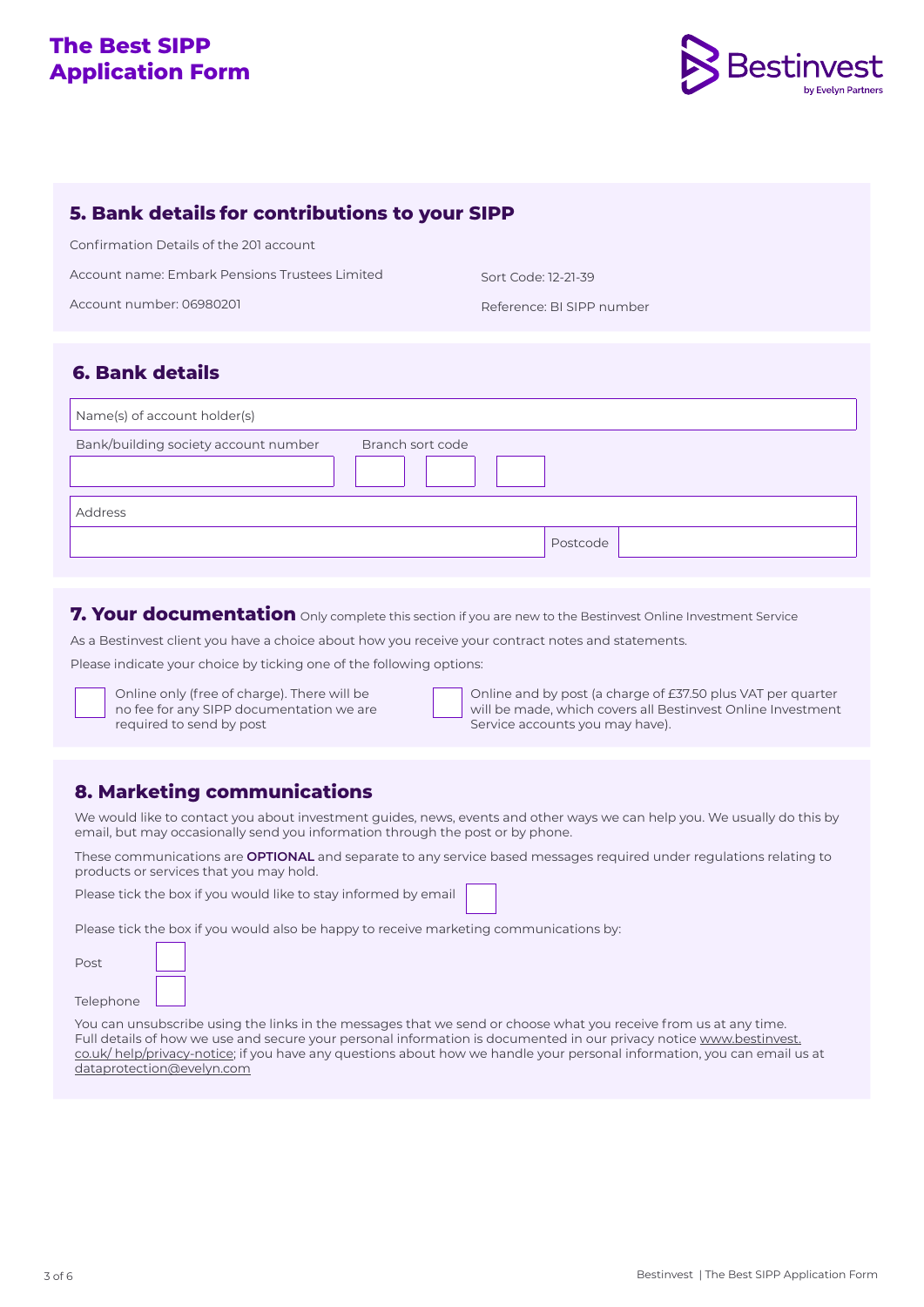

# **9. Declaration**

When you set up your SIPP, either by investing cash as an initial contribution or through a pension transfer, EBS as Scheme Administrator will send you a notice. If you change your mind, you will have 30 days from the date you receive the notice to cancel your SIPP. Any payments received into the SIPP bank account will be immediately passed to your Online Investment Service account and will be available for you to invest, whether this is within the cancellation period or not. A cancellation notice will also be issued in relation to each and every subsequent pension transfer received by your SIPP, and you will have 30 days from the date you receive the notice to cancel the transfer.

I understand/accept that if I subsequently cancel the SIPP during the cancellation period, or cancel a pension transfer in, that:

- a. any monies invested will be subject to investment fluctuations if assets have been purchased during the cancellation period. As a result, the value of the repayment may be higher or lower than the amount originally invested
- b. the cancellation right does not extend to work completed or transactions undertaken during the cancellation period, and so the repayment will also account for any applicable charges incurred (such as fees, applied proportionately)
- c. in relation to any transfers, you will attempt to repay the transferring scheme. The transferring scheme may refuse to accept the repayment, or only accept it on different terms from those applying prior to the transfer, in which case I will give you my instructions on whether to pay the amount to another registered pension scheme

This investment instruction should apply to all contributions and/or pension transfers into my SIPP

The Best SIPP ("The Scheme") is established as a registered pension scheme as defined in Part 4 of the Finance Act 2004. The Scheme was established by EBS Pensions Limited (EBS) as Scheme Administrator and Embark Pensions Trustees Limited as Scheme Trustee.

I apply for membership of the Best SIPP and declare that:

- 1. I agree to be bound by the Deed and Rules governing the Scheme as amended from time to time and any of the provisions that may at any time apply to my membership.
- 2. Total contributions to any registered pension schemes to which I am entitled to tax relief as a relevant UK individual (see Note C of the Explanatory Notes on page 4) will not exceed the higher of £3,600, or my relevant UK earnings (see Note B) for that tax year.
- 3. I agree to inform EBS, the Scheme Administrator, by writing to Bestinvest within 30 calendar days, should any of the following occur:
	- **•** My permanent residential address changes
	- **•** I cease to be UK resident
	- **•** I cease to have relevant UK earnings
	- **•** My relevant UK earnings start again
	- **•** My employment status changes
	- **•** I contribute in total in any tax year more than 100% of my earnings to my SIPP Account and any other registered pension schemes
	- **•** I register for an enhanced lifetime allowance in respect of a pension credit or a transfer from an overseas pension scheme
	- **•** Any enhanced protection I have is invalidated
- 4. I hereby agree having considered my rights under the Rules, to appoint TEvelyn Partners Investment Management Services Limited (Bestinvest) as investment provider. I shall be solely responsible to myself and my dependants for the choice of investment provider and that I shall hold EBS, the Scheme Administrator, fully indemnified against any claims in respect of such decisions and or investment management appointments.
- 5. I consent that EBS, the Scheme Administrator, will process my personal information in accordance with the relevant Data Protection legislation. I agree that my personal information may be used by EBS, its associated companies and their agents, for the administration of my SIPP. To the best of my knowledge and belief, all of the information I have provided on, or with, this Application Form is accurate and complete. If I discover that I have provided incorrect or incomplete details, I will provide the additional information to EBS by writing to Bestinvest.
- 6. Any fees or charges arising in connection with my SIPP account will be deducted from this account. Any fund rebates will be paid into my SIPP.
- 7. I authorise that cash deposited with Bank of Scotland for my SIPP, once cleared, should be made available to me for investment via my Select SIPP Account. This will leave a zero balance at Bank of Scotland at all times, apart from when funds are needed to pay benefits and or taxation.
- 8. I confirm that I/we have declared all my/our citizenships and/or tax residence(s) to Bestinvest on this application form. I/we understand this is required for Bestinvest to comply with UK and International tax legislation.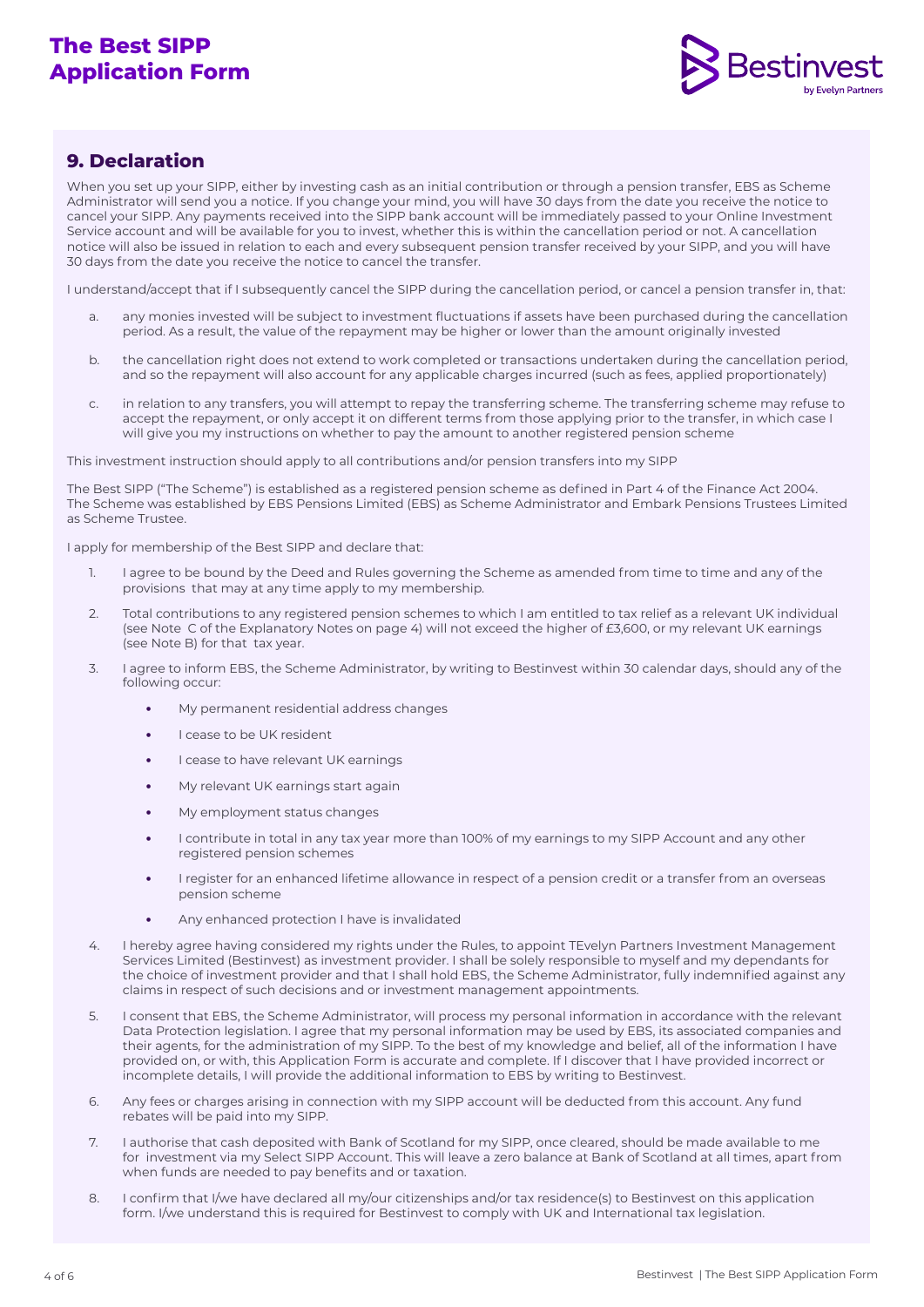

- 9. In order to comply with Money Laundering Regulations, I understand that Bestinvest and EBS will use the information I have provided to check my identity and may undertake a search with a credit reference agency for the purposes of verifying my identity (who will record that an enquiry has been made). I also understand that the credit reference agency may check the details I have supplied and that Bestinvest and EBS may request additional evidence of identity from me before my application is processed.
- 10. In order to comply with relevant tax regulations, where required, Bestinvest will share information about my/our financial account(s) with the relevant tax authorities. It is my/our responsibility to be aware of any tax requirements in my/our country of permanent or tax residence(s) and in the country in which I/we intend to open a financial account and to take any independent tax or legal advice where required.
- 11. By signing below, I confirm that I have read the Best SIPP Key Features Document relating to this investment, the Best SIPP Terms & Conditions and the Bestinvest t Online Investment Service Terms of Business, which I accept (all of these documents are available at bestinvest.co.uk/helpandsupport.

By signing this application form I understand this is a non-advised service and confirm I have not received any advice from Bestinvest on the suitability of this product and/or the investments I choose to hold within it.

Every statement made in this application is to the best of my knowledge and belief true and complete and I understand that the making of false claims connected with an application for or in connection with my continued membership of the Best SIPP may constitute an offence rendering me liable for prosecution.

# **9. Declaration (continued)**

**BY SIGNING BELOW I AGREE TO THE ABOVE DECLARATION** 

| Name |                  |                       |
|------|------------------|-----------------------|
|      | PLEASE SIGN HERE | Date<br>- M<br>一<br>一 |

# **10. Your checklist**

Please ensure you send the following to us along with this form, where applicable (please tick 'yes' if you are enclosing the item with this application):

| Contribution cheque (personal contributions) <sup>*</sup> | Yes |    |
|-----------------------------------------------------------|-----|----|
| Contribution cheque (employer contributions)*             | Yes | Νo |
| Pension Transfer Form                                     | Yes | Νo |

### **11. Explanatory notes**

- A. **GENERAL** The descriptions and definitions given in these notes are for outline guidance only and are not binding in law. They are based upon the interpretation of the law made by the Scheme Administrator as at the date of publication. The descriptions and definitions which apply are those in the legislation. If you are in any doubt, you should contact a pensions practitioner, the Scheme Administrator, your accountant or, where appropriate, your Inspector of Taxes.
- B. The minimum pension age at which you may start to draw benefits from your SIPP is 55
- C. Relevant UK earnings means
	- i. employment income as defined in Section 7(2) Income Tax (Earnings and Pensions) Act 2003;
	- ii. income which is chargeable under Part 2 of Income Tax (Trading and Other Income) Act (ITTOIA) 2005 and is immediately derived from the carrying on or exercise of a trade, profession or vocation (whether individually or as a partner acting personally in a partnership)
	- iii. income which is chargeable under Part 3 of Income Tax (Trading & Other Income) Act 2005 and is immediately derived from the carrying on of a UK furnished holiday lettings business (whether individually or as a partner acting personally in a partnership)
	- iv. patent income and the individual, alone or jointly, devised the invention for which the patent in question was granted